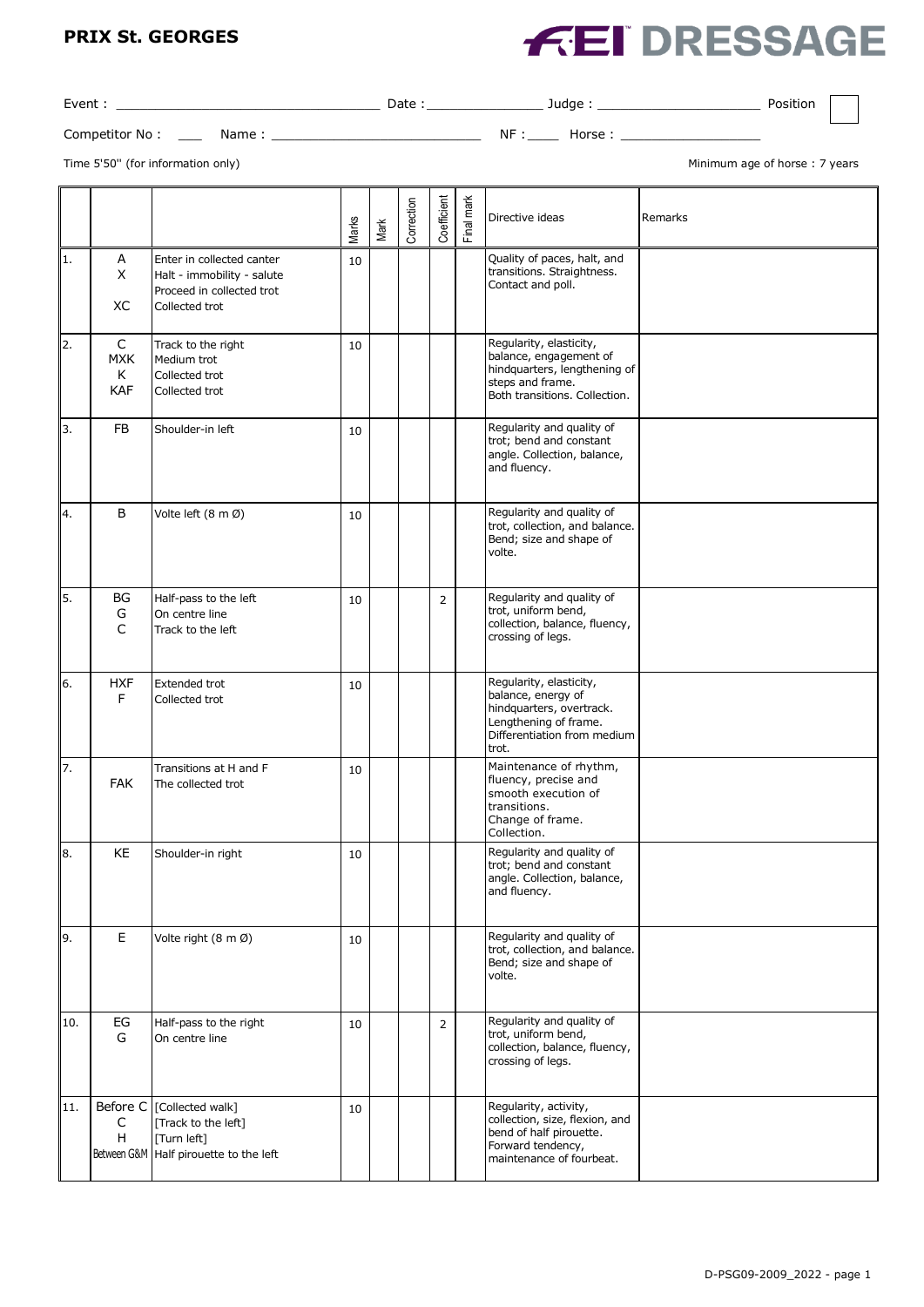## **PRIX ST-GEORGES**



|     |                          |                                                                                             | Marks | Mark | Correction | Coefficient    | Final mark | Directive ideas                                                                                                                                     | Remarks |
|-----|--------------------------|---------------------------------------------------------------------------------------------|-------|------|------------|----------------|------------|-----------------------------------------------------------------------------------------------------------------------------------------------------|---------|
| 12. | GM                       | Between G&H Half pirouette to the right<br>[Collected walk]                                 | 10    |      |            |                |            | Regularity, activity,<br>collection, size, flexion, and<br>bend of half pirouette.<br>Forward tendency,<br>maintenance of fourbeat.                 |         |
| 13. |                          | The collected walk C-H-G-(M)-G-<br>(H)-G-M                                                  | 10    |      |            | $\overline{2}$ |            | Regularity, suppleness of<br>back, activity, shortening<br>and heightening of steps,<br>self-carriage.<br>Transition into walk.                     |         |
| 14. |                          | MRXV(K) Extended walk                                                                       | 10    |      |            | $\overline{2}$ |            | Regularity, suppleness of<br>back, activity, overtrack,<br>freedom of shoulder,<br>stretching to the bit.                                           |         |
| 15. | Before K<br>Κ<br>KAF     | Collected walk<br>Proceed in collected canter left<br>Collected canter                      | 10    |      |            |                |            | Precise execution and<br>fluency of transition.<br>Quality of canter.                                                                               |         |
| 16. | <b>FX</b><br>X           | Half-pass to the left<br>Flying change of leg                                               | 10    |      |            |                |            | Quality of canter.<br>Collection, balance, uniform<br>bend, fluency.<br>Quality of flying change.                                                   |         |
| 17. | XM<br>м<br><b>MCH</b>    | Half-pass to the right<br>Flying change of leg<br>Collected canter                          | 10    |      |            |                |            | Quality of canter.<br>Collection, balance, uniform<br>bend, fluency.<br>Quality of flying change.                                                   |         |
| 18. | H                        | Proceed towards X in collected<br>canter<br>Between H&X Half pirouette to the left          | 10    |      |            | $\overline{2}$ |            | Collection, self-carriage,<br>balance, size, flexion, and<br>bend. Correct number of<br>strides (3-4).<br>Quality of canter before and<br>after.    |         |
| 19. | HC<br>C                  | Counter canter<br>Flying change of leg                                                      | 10    |      |            |                |            | Quality and collection of<br>counter canter. Correctness,<br>balance, fluency, uphill<br>tendency, straightness of<br>change.                       |         |
| 20. | M                        | Proceed towards X in collected<br>canter<br>Between M&X Half pirouette to the right         | 10    |      |            | $\overline{2}$ |            | Collection, self-carriage,<br>balance, size, flexion, and<br>bend. Correct number of<br>strides $(3-4)$ .<br>Quality of canter before and<br>after. |         |
| 21. | МC<br>C                  | Counter canter<br>Flying change of leg                                                      | 10    |      |            |                |            | Quality and collection of<br>counter canter. Correctness,<br>balance, fluency, uphill<br>tendency, straightness of<br>change.                       |         |
| 22. | <b>HXF</b><br><b>FAK</b> | On the diagonal 5 flying changes<br>of leg every 4 <sup>th</sup> stride<br>Collected canter | 10    |      |            |                |            | Correctness, balance,<br>fluency, uphill tendency,<br>straightness.<br>Quality of canter before<br>and after.                                       |         |
| 23. | <b>KXM</b><br><b>MCH</b> | On the diagonal 5 flying changes<br>of leg every 3rd stride<br>Collected canter             | 10    |      |            |                |            | Correctness, balance,<br>fluency, uphill tendency,<br>straightness.<br>Quality of canter before<br>and after.                                       |         |